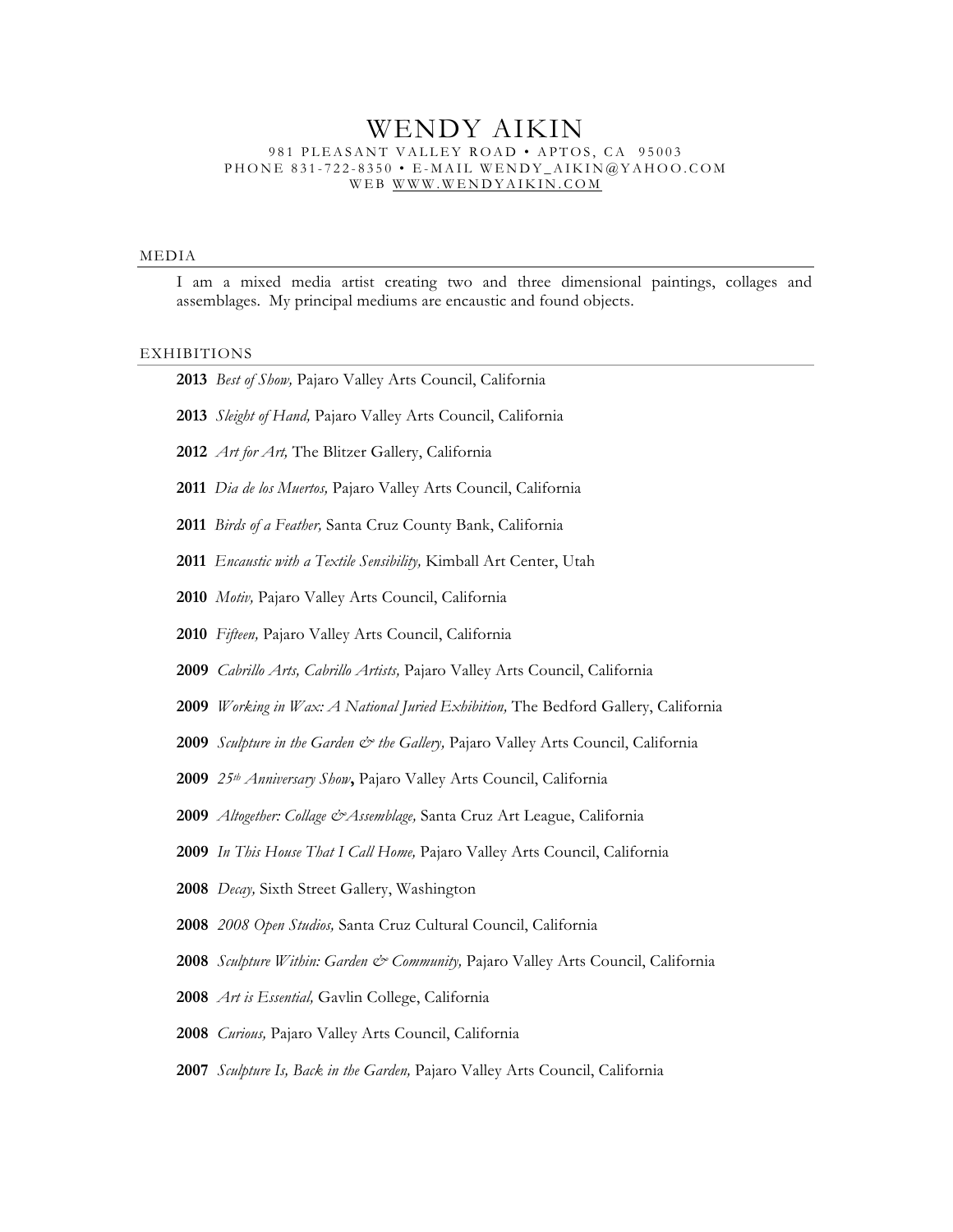- *Reflections of Italy,* Pajaro Valley Arts Council, California
- *Member's Show,* Santa Cruz Cultural Council**,** California
- *Sculpture Is,* Pajaro Valley Arts Council, California
- *2006 Open Studio,* Santa Cruz Cultural Council, California
- *A Sense of Place,* Pajaro Valley Arts Council, California
- *2005 Open Studios,* Santa Cruz Cultural Council, California
- *Spring Art Show,* Corralitos Cultural Council, California
- *EMBODYment,* Pajaro Valley Arts Council, California
- *Rumy River,* Pajaro Valley Arts Council**,** California
- *Corralitos Art Show,* Corralitos Cultural Council, California
- *Guatemala: Land of Eternal Spring,* Pajaro Valley Arts Council**,** California
- *Portals & Passages,* Indian Valley Artists, Inc., California
- *The Writing on the Wall,* Pajaro Valley Arts Council, California
- *Corralitos Art Show,* Corralitos Cultural Council, California
- *Making Visible the Sacred,* Santa Cruz Art League, California
- *Visions IV,* Zahorec Hughes Gallery, Ohio
- *A View From the Artist's Chair,* Pajaro Valley Arts Council, California
- *2002 Open Studios,* Santa Cruz Cultural Council, California

**2001-2002** *e-Motion*, American Association of Orthopaedic Surgeons, Herbst International Exhibition Hall, San Francisco

**2001-2002** *e-Motion*, American Association of Orthopaedic Surgeons, Millennium Arts Center, Washington, D.C.

**2001-2002** *e-Motion*, American Association of Orthopaedic Surgeons, Peabody Hotel, Tennessee

**2001-2002** *e-Motion* American Association of Orthopaedic Surgeons, in conjunction with *Art of Medicine*, *Art in the Park*, Tennessee

*2001 Open Studios,* Santa Cruz Cultural Council, California

*2001 A Face Odyssey,* Pajaro Valley Arts Council, California

*Happy Birthday Santa Cruz County,* Santa Cruz Museum of Art & History, California**2000**  *Local Essence*, Santa Cruz Art League, California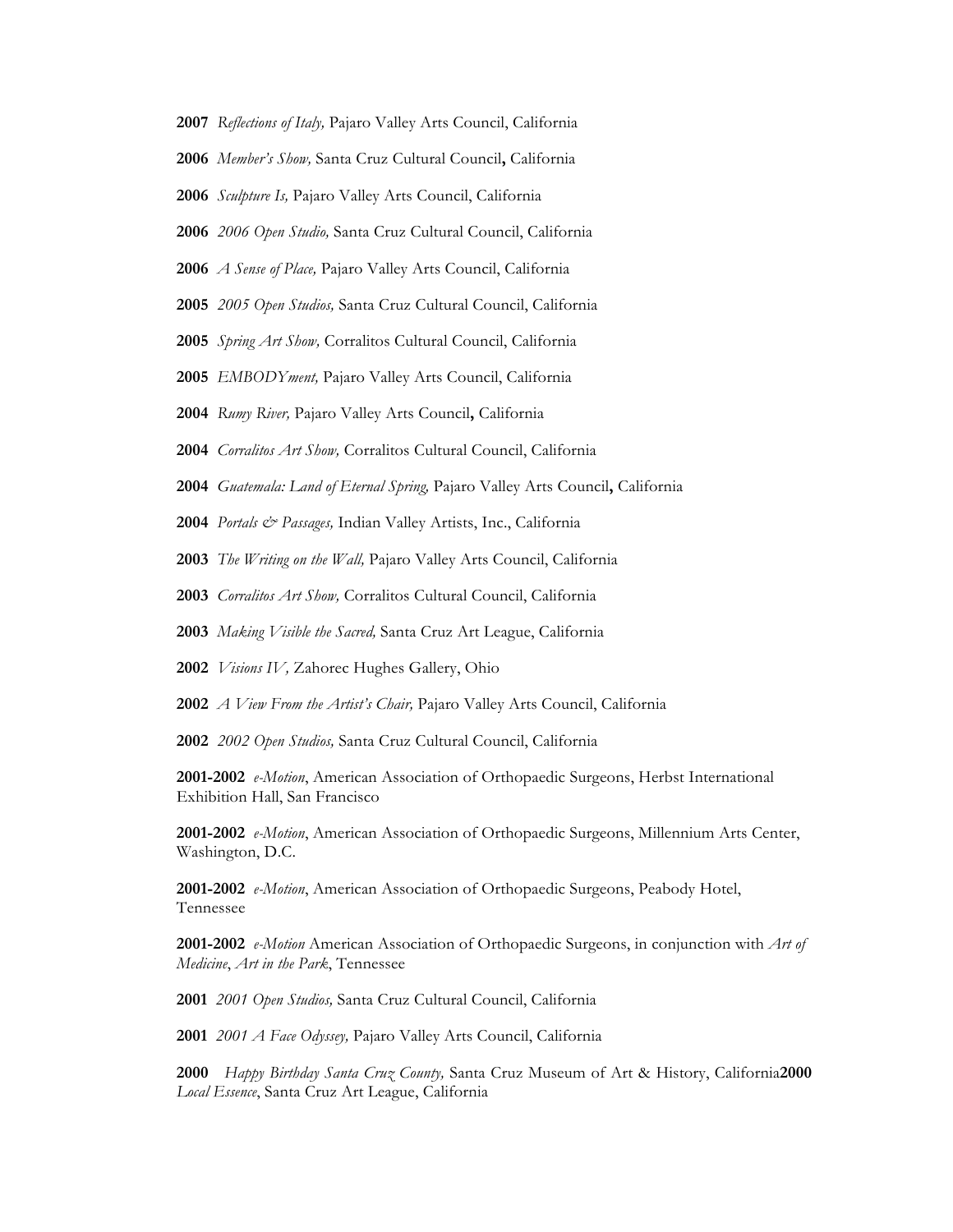### TEACHING EXPERIENCE

*Off the Panel: Experimental Encaustic, Class,* Cabrillo College Summer Arts Program, Class, California

- Wax Works West, Workshops, California
- EncaustiCon 2012, Lecture, Texas

Wax Works West, Workshops, California

- Wax Works West, Workshops, California
- Wax Works West, Workshops, California

 International Association of Hand Papermakers & Paper Artist International Conference, Lecture, Wonju, Korea

International Encaustic Artist's Conference, Lecture, California

Wax Works West, Workshops, California

*Encaustic Painting* at Art Extravaganza, Workshop , California

Wax Works West, Workshop, California

 *Encaustic Painting & Visual Thinking,* Cabrillo College Summer Arts Program, Class Assistant, California

*Shrines, Altars & Memory Boxes,* Corralitos Cultural Council, Workshop, California

*Painted Chairs,* Watsonville Public Library, Workshop, California

*Client Expression Through Art,* International Union of Gospel Missions National Convention*,* Lecture, California

## RECOGNITION, PUBLICATIONS & PERMANENT COLLECTIONS

Rydell Visual Arts Fellowship Nominee 2014-2015

 Publication*: Authentic Visual Voices; Contemporary Paper and Encaustic***,** book by Catherine Nash

Publication: *Stencil Girl* , book by Mary Beth Shaw

 Publication**:** *International Association of Hand Papermakers & Paper Artists Bulletin 51*, *"*Sewn Up*,"* by Daniella Woolf

Permanent Collection: Santa Cruz Museum of Art & History, California

Permanent Collection: County of Santa Cruz